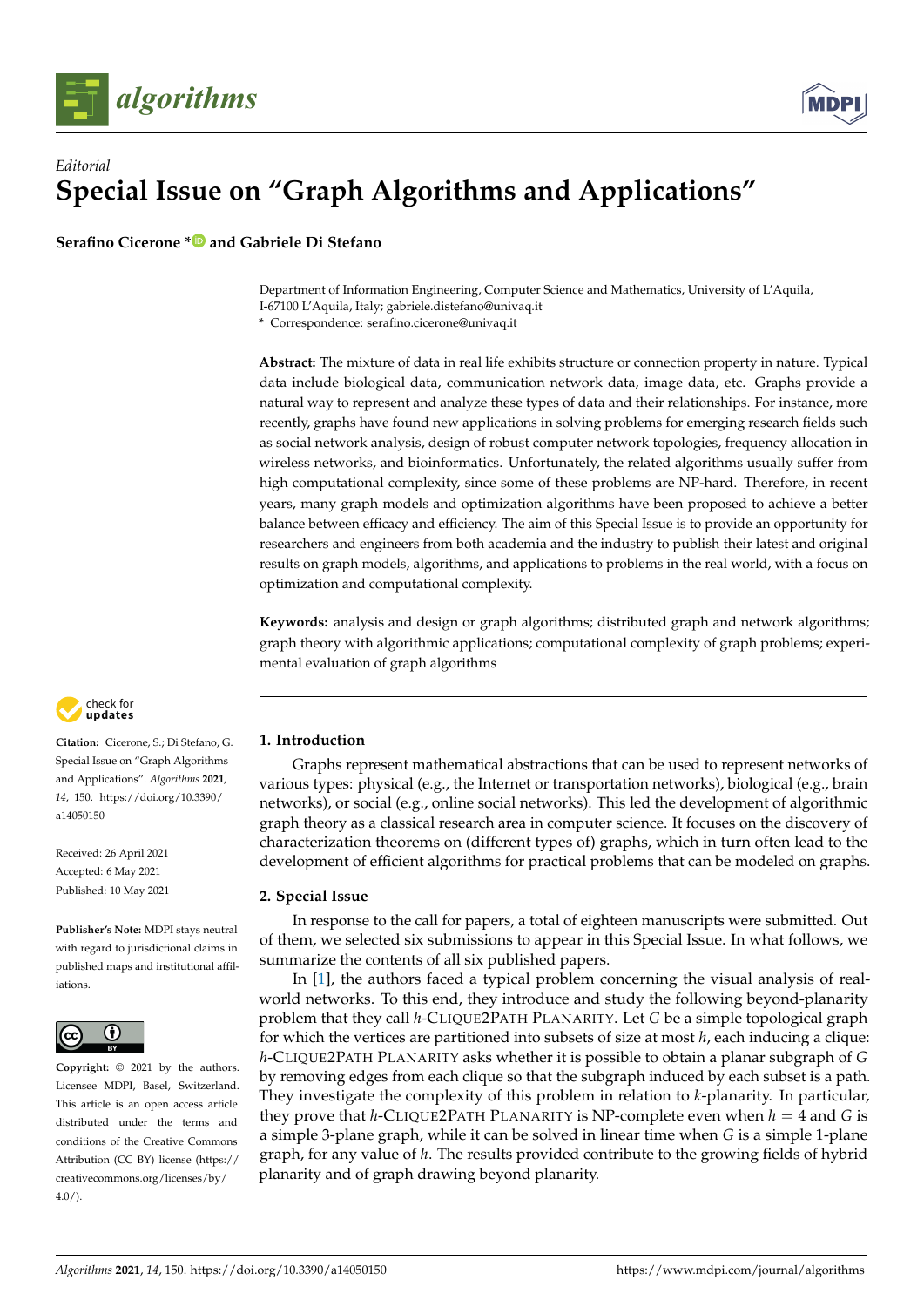In [\[2\]](#page-2-1), the authors used graph theory models to cope with problems arising in the field of molecular biology and bioinformatics. They considered the ancestral mixture model proposed by Chen and Lindsay in 2006, an important model building a hierarchical tree from high dimensional binary sequences. As a phylogenetic tree (or evolutionary tree), a mixture tree created from ancestral mixture models involves the inferred evolutionary relationships among various biological species. Moreover, it contains the information of time when the species mutates. The tree comparison metric, an essential issue in bioinformatics, is used to measure the similarity between trees. Since the approach to the comparison between two mixture trees is still unknown, the authors proposed a new metric to measure the similarity of two mixture trees and designed efficient algorithms for computing it.

In [\[3\]](#page-2-2), the authors proposed graph models and algorithms for social network analysis. In particular, they considered the phenomenon occurring in many political campaigns where social influence is used in order to convince voters to support/oppose a specific candidate/party. In election control via the social influence problem, an attacker tries to find a set of limited influencers to start disseminating a political message in a social network of voters. A voter changes their opinion when they receive and accept the message. In constructive case, the goal is to maximize the number of votes/winners of a target candidate/party, while in the destructive case, the attacker tries to minimize them. Recent works considered the problem in different models and presented some hardness and approximation results. In that paper, the authors considered multi-winner election control through social influence on different graph structures and diffusion models, and the goal was to maximize/minimize the number of winners in our target party. They showed that the problem is hard to approximate when voters' connections form a graph, and the diffusion model is the linear threshold model. They also proved the same result considering an arborescence under independent cascade model. Moreover, they presented a dynamic programming algorithm for the cases that the voting system is a variation of straight-party voting and voters form a tree.

In [\[4\]](#page-2-3), the authors considered congestion games, a well-known class of noncooperative games that have the capability to model several interesting competitive scenarios while maintaining nice properties. In these games, there is a set of players sharing a set of resources. Each resource has an associated cost function, which depends on the number of players using it (the so-called congestion). Players aim to choose subsets of resources to minimize the sum of resource costs. In particular, the authors introduced multidimensional congestion games, that is, congestion games for which the set of players is partitioned into  $d + 1$  clusters  $C_0, C_1, \ldots, C_d$ . Players in  $C_0$  have full information about all of the other participants in the game, while players in  $C_i$ , for any  $1 \leq i \leq d$ , have full information only about the members of  $C_0 \cup C_i$  and are unaware of the others. This model has at least two interesting applications: (*i*) it is a special case of graphical congestion games induced by an undirected social knowledge graph with independence number equal to *d*, and (*ii*) it represents scenarios in which players have a type and the level of competition they experience on a resource depends on their type and on the types of the other players using it. The authors focused on the case in which the cost function associated with each resource is affine and bound to the price of anarchy and stability as a function of *d* with respect to two meaningful social cost functions and for both weighted and unweighted players. They also provided refined bounds for the special case of  $d = 2$  in the presence of unweighted players.

The remaining two papers addressed typical problems in algorithmic graph theory. In [\[5\]](#page-2-4), the authors studied the maximum-clique independence problem and some variations of the clique transversal problem such as the {*k*}-clique, maximum-clique, minus clique, signed clique, and *k*-fold clique transversal problems from algorithmic aspects for *k*-trees, suns, planar graphs, doubly chordal graphs, clique perfect graphs, total graphs, split graphs, line graphs, and dually chordal graphs. They gave equations to compute the {*k*}-clique, minus clique, signed clique, and *k*-fold clique transversal numbers for suns and